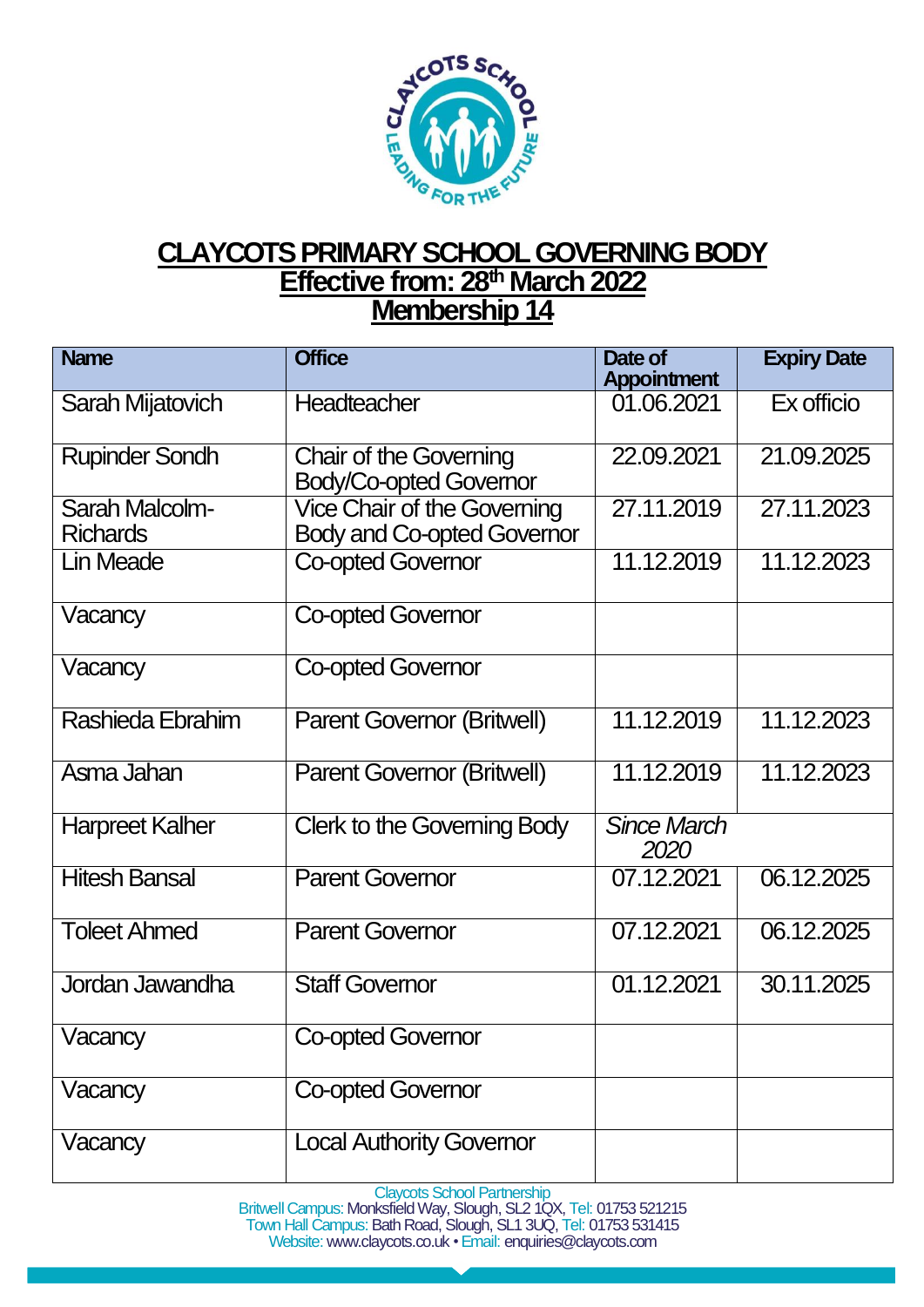

## **September 2021**

| <b>Full Governing Body</b>       | <b>Resources</b><br>Committee | <b>Curriculum &amp; Standards</b><br>Committee |
|----------------------------------|-------------------------------|------------------------------------------------|
| <b>Chair:</b>                    | <b>Chair</b>                  | <b>Chair</b>                                   |
| <b>Rupinder Sondh</b>            | Sarah Malcolm-Richards        | <b>Lin Meade</b>                               |
| <b>Vice Chair</b>                | <b>Vice-Chair</b>             | <b>Vice-Chair</b>                              |
| Sarah<br><b>Malcolm-Richards</b> | <b>Hitesh Bansal</b>          | Rashieda Ebrahim                               |
|                                  | <b>Membership</b>             | <b>Membership</b>                              |
| <b>All Governing Body</b>        | <b>Rupinder Sondh</b>         | Asma Jahan                                     |
| members                          | <b>Sarah Mijatovich</b>       | Rashieda Ebrahim                               |
|                                  |                               | Sarah Malcolm-                                 |
|                                  |                               | <b>Richards</b>                                |
|                                  |                               | <b>Rupinder Sondh</b>                          |
|                                  |                               | Sarah Mijatovich<br><b>Toleet Åhmed</b>        |
|                                  |                               |                                                |
|                                  |                               | Jordan Jawandha                                |

| <b>Name</b>                      | <b>Office</b>                | Date of<br><b>Appointment</b> | <b>Resignation</b><br><b>Date</b> |
|----------------------------------|------------------------------|-------------------------------|-----------------------------------|
| <b>Farah Buckley</b>             | <b>Co-opted Governor</b>     | 23.09.2020                    | 22,02,2022                        |
| <b>Tanvir Dhillon</b>            | <b>Co-opted Governor</b>     | 31.03.2021                    | 20.01.2022                        |
| <b>Andrew Griffin</b>            | <b>Executive Headteacher</b> | 01.01.2019                    | 31.05.2021                        |
| Catharine Parkes                 | <b>Co-opted Governor</b>     | 27.11.2019                    | 11.09.2021                        |
| Lisa Dias-<br><b>Mascarenhas</b> | <b>Staff Governor</b>        | 15.07.2020                    | 14.07.2021                        |

Claycots School Partnership Britwell Campus: Monksfield Way, Slough, SL2 1QX, Tel: 01753 521215

Town Hall Campus: Bath Road, Slough, SL1 3UQ, Tel: 01753 531415 Website: www.claycots.co.uk · Email: enquiries@claycots.com